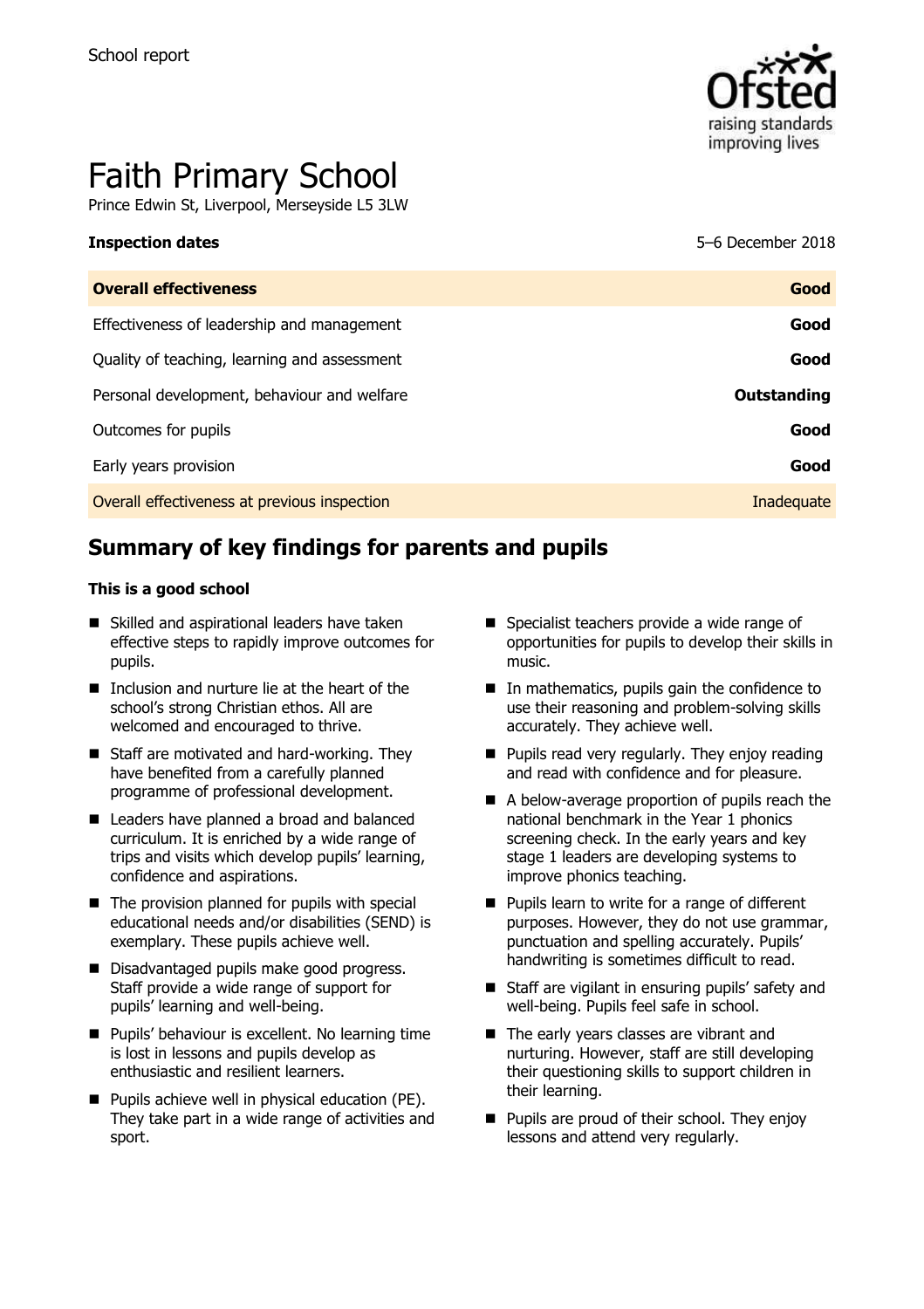

# **Full report**

In accordance with section 13(5) of the Education Act 2005, Her Majesty's Chief Inspector is of the opinion that the school no longer requires significant improvement.

### **What does the school need to do to improve further?**

- Raise the quality of teaching and learning in order to increase pupils' achievements, by:
	- sharpening pupils' accuracy in using grammar, punctuation and spelling in their writing
	- improving the teaching of letter formation so that pupils develop a consistent handwriting style.
- Increase the proportion of pupils reaching the expected standard in Year 1 phonics, by:
	- embedding recent staff training in phonics across the early years and Year 1 to ensure consistency of teaching.
- **IMPROVE CHILD THEORY S** OUTCOMES in the early years by:
	- developing the questioning skills of adults to help children embed their learning.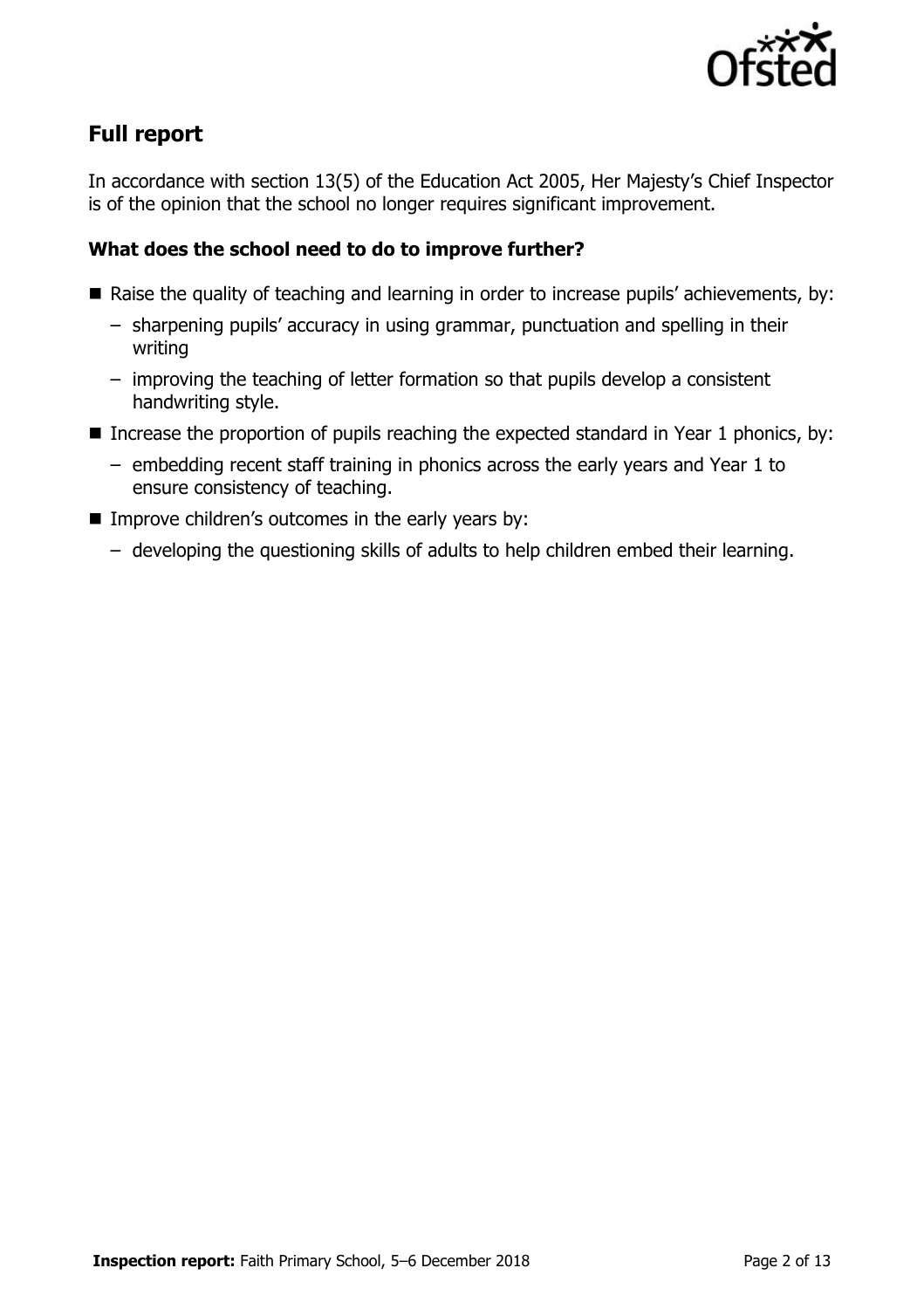

## **Inspection judgements**

#### **Effectiveness of leadership and management Good**

- Leaders have established a culture that is very firmly rooted in the school's caring, nurturing and inclusive Christian ethos. Staff support and challenge pupils to reach their full potential and realise the school's motto of 'loving and learning in the light of the Lord'. All are welcomed and encouraged to thrive.
- The skilled leadership team has enthused and engaged the staff to improve their skills and develop teaching and learning. Standards have risen across the school. All work harmoniously together and share a determination to raise standards further, including in phonics and writing.
- Leaders have put in place thorough and effective systems to check how pupils are progressing in their learning, including disadvantaged pupils and pupils with SEND. Leaders monitor provision very regularly and carefully evaluate their findings. Their detailed knowledge of the school informs their decision-making, for example in planning further training and support for staff in teaching phonics.
- Staff appreciate the opportunities that leaders give them to develop their skills. New staff, including newly qualified teachers, are benefiting from training and support and developing their skills. Teachers work together regularly to share their ideas, plan lessons and provide support to their colleagues.
- Staff are given frequent opportunities to work with leaders and colleagues from other schools. This develops teachers' knowledge and gives staff the chance to share their expertise, including in SEND provision.
- Leaders and external professionals have provided training for middle leaders, including those new to their roles. Recently appointed staff are developing their skills and confidence. Middle leaders make regular checks on pupils' learning across the curriculum. For example, in PE leaders ensure that pupils develop their skills across different sports and activities.
- The curriculum that leaders have planned is engaging and develops pupils' skills and knowledge across a range of subjects. Leaders plan regular trips and visits to develop pupils' confidence and resilience. For example, the school's orchestra travels to other cities to perform to audiences. Pupils take part in outdoor and adventurous activities, including key stage 1 trips to Delamere Forest.
- Leaders have improved partnerships with parents and carers through regular events and better communication. Parents are welcomed into school and attend assemblies and visit lessons. Leaders plan useful information sessions, including on phonics, so that parents can support their children's learning. Parents have a very positive view of the school and recognise the improvements that leaders have made.
- Since the previous inspection, a review of the impact of spending for disadvantaged pupils has taken place. Leaders' careful use of this additional funding enables these pupils to make good progress in English and mathematics, in line with other pupils nationally. The attendance of disadvantaged pupils has improved due to leaders' actions. Leaders ensure that disadvantaged pupils receive a range of support for their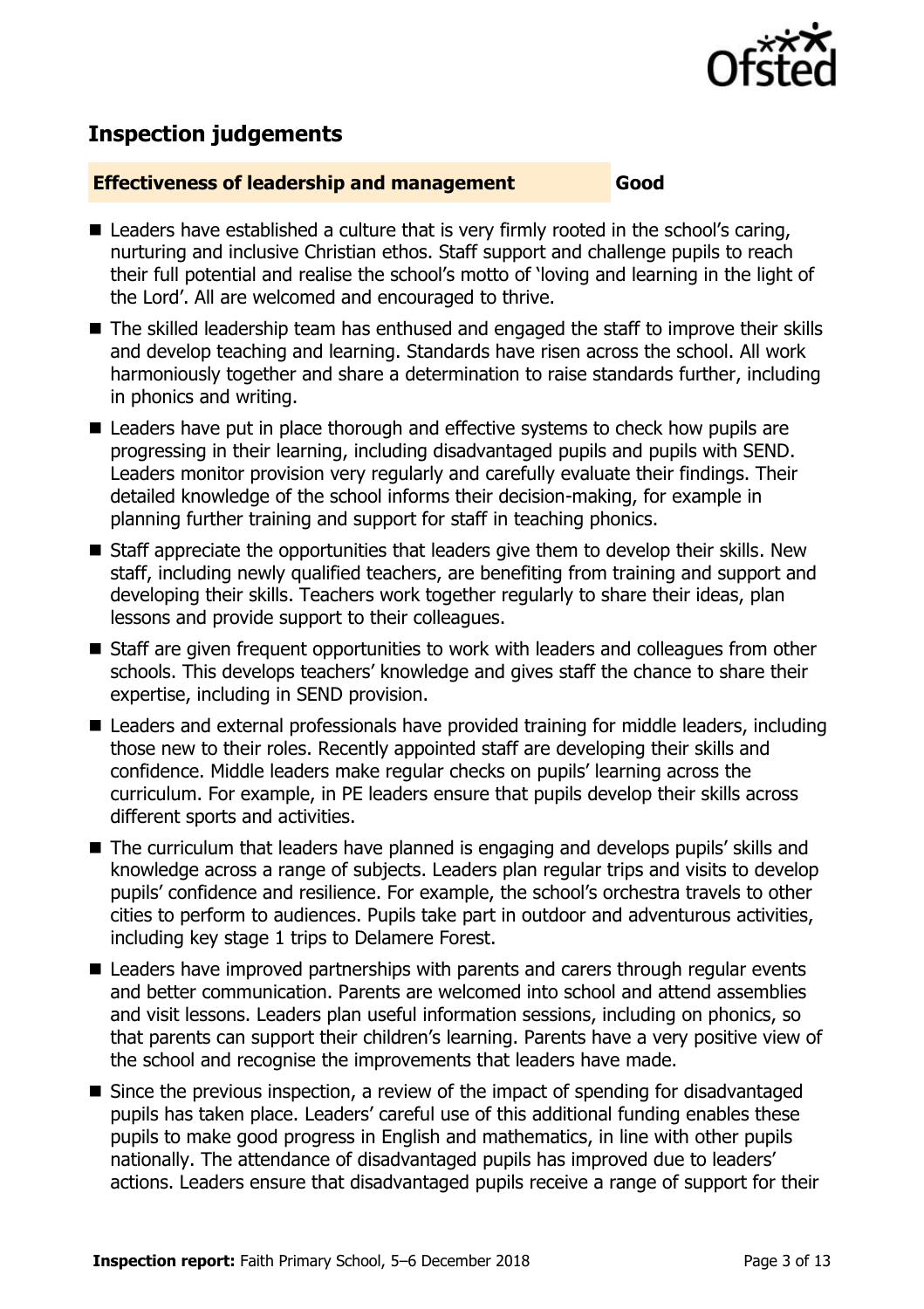

emotional well-being when needed.

- The special educational needs coordinator is skilled in ensuring that the additional support provided for pupils is precisely matched to their needs. Pupils' barriers to learning are accurately identified and addressed. For example, pupils with sensory needs have additional support to ensure that they are ready to learn. Leaders check the progress of these pupils very carefully and ensure that they are challenged to achieve well. Regular meetings with parents and other professionals are used to share information effectively.
- Leaders use the sport premium to improve pupils' skills, knowledge, health and wellbeing. Pupils take part in a wide range of activities including competitions with other schools. A sports coach plans regular sessions for pupils to stay active at different times, including break and after school.
- The curriculum provides pupils with a good understanding of British values, including democracy, the rule of law and equality of opportunity. The school is strongly inclusive, and pupils learn to value others and to respect different opinions. Leaders have taken a wide range of steps to improve pupils' appreciation of other cultures and to prevent racism. Pupils learn that all are equal, regardless of race, gender or disability.

#### **Governance of the school**

- The governing body is dedicated and knowledgeable. Since the previous inspection, a review of governance has taken place. The governing body has been replaced and new governors have brought a helpful range of skills and experience to support rapid school improvement.
- Governors know the school well and have an accurate understanding of its strengths and weaknesses. They use their skills appropriately to check on the effectiveness of teaching and provide challenge to leaders. Governors share leaders' determination and ambition to provide an inclusive school where pupils have the opportunity to flourish.
- Governors monitor the school's budget carefully and ask the right questions about the impact of spending decisions on pupils' learning. They keep a careful check on the difference that staff training makes to outcomes for pupils, including disadvantaged pupils and pupils with SEND.

### **Safeguarding**

- The arrangements for safeguarding are effective.
- All statutory checks are in place to ensure the suitability of adults working in school. Appropriate checks are made on visitors when they arrive at the school. The school site is very safe and secure.
- Leaders ensure that pupils' safety is a high priority and that staff are vigilant. They make sure that staff receive regular and appropriate training to identify any signs of possible danger or potential abuse.
- Leaders have created a safe and caring culture in which pupils feel confident that they have someone to talk with if they are worried. Pupils spoken with during the inspection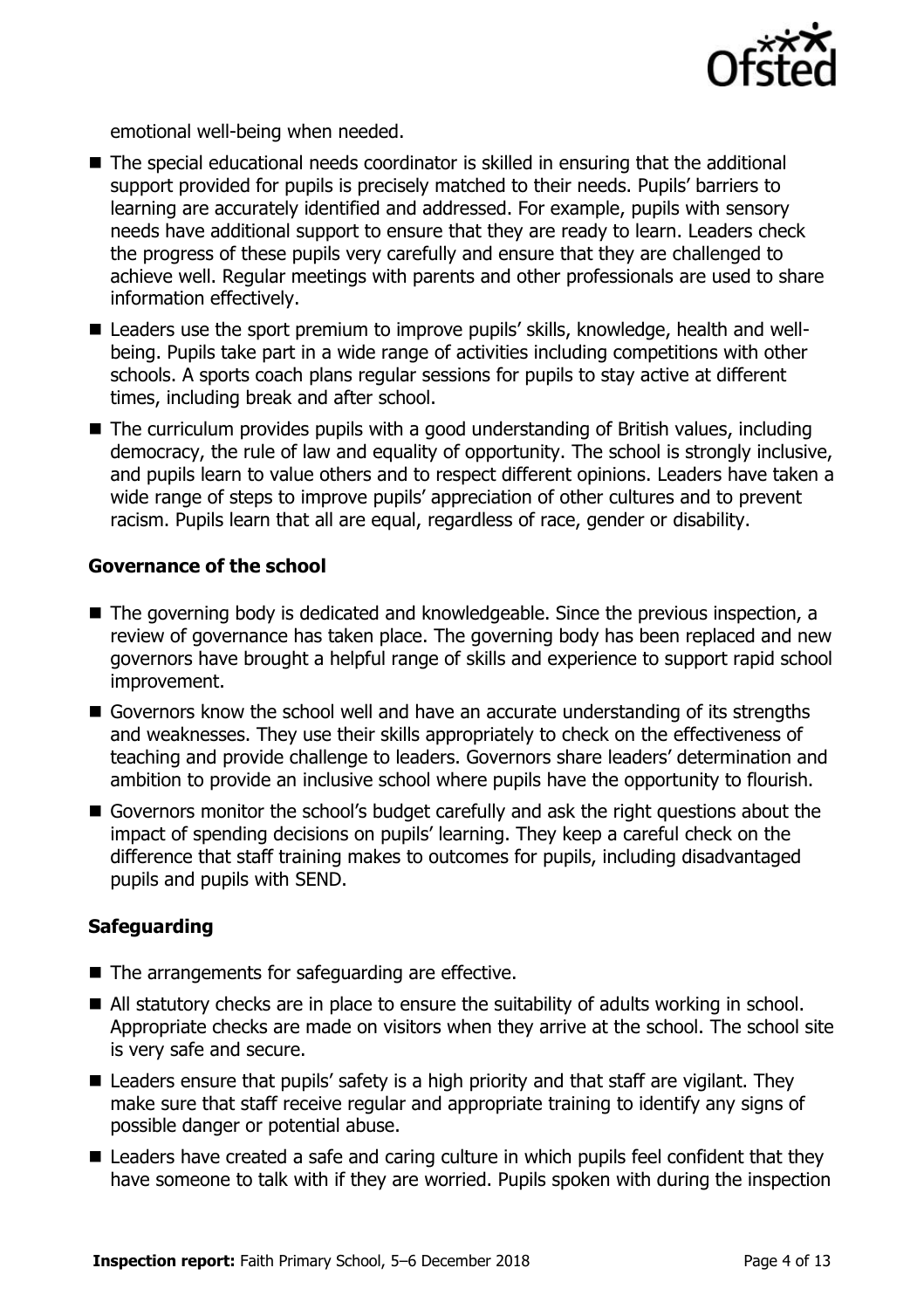

said that they feel safe in school.

- Staff provide a range of useful safety training and advice for pupils. For example, older pupils learn about the dangers of knife crime and gang culture. Pupils learn how to stay safe in the community, such as how to protect themselves from attacks by dangerous dogs and how to keep themselves safe when cycling on the road.
- The procedures for reporting any incidents or concerns are very clear and understood by staff. Staff provide timely support when pupils miss education due to frequent absences. The school works very well with parents and other agencies to make sure that pupils are safe.

#### **Quality of teaching, learning and assessment Good**

- Staff have high expectations for pupils' achievements and teach pupils to be successful and confident learners. As one pupil said, 'There is no such thing as I can't do it.' Across the school, pupils are cooperative and resilient, and lessons are a hive of activity with no learning time lost. Pupils listen carefully to teachers' instructions and are keen to discuss their learning with adults and their peers.
- Teachers plan lessons with a wide range of practical activities and experiences to engage pupils and to support their learning. For example, in a Year 6 mathematics lesson, pupils used catalogues in a problem-solving activity to calculate the cost of shopping. Trips such as visits to local museums to support learning in history capture pupils' interest.
- Teachers and teaching assistants use subject-specific language precisely so that pupils develop their learning in different areas of the curriculum. Teachers check pupils' understanding of difficult or unfamiliar vocabulary during lessons. They use questions to challenge pupils in their learning, for example, by asking pupils to explain how they have solved a problem in mathematics.
- In English, teachers use a range of challenging, diverse texts and novels to support pupils' learning. Across the school, staff promote pupils' love of reading. Reading areas in classrooms are bright and attractive and staff give pupils plenty of opportunities to read for pleasure. The new school library is attractive and well resourced, and visited frequently by pupils.
- **Pupils use interesting vocabulary to enhance their writing. They write for a range of** different purposes and across different areas of the curriculum, including history and science. However, pupils do not use grammar, punctuation and spelling accurately in their writing. The consistency of pupils' handwriting varies across the school. Some pupils have handwriting that is difficult to read.
- Since the previous inspection, staff have increased the proportion of pupils attaining the expected level in phonics by the end of Year 1, although standards are still below the national benchmark. Recent training and better reading resources have had a positive impact. However, improvements are recent, and staff are developing their skills with further training and support from leaders.
- In mathematics, pupils have a good understanding of number and their written calculations are accurate. Teachers successfully develop pupils' reasoning skills by providing pupils with a wide range of practical activities and problems. Pupils work well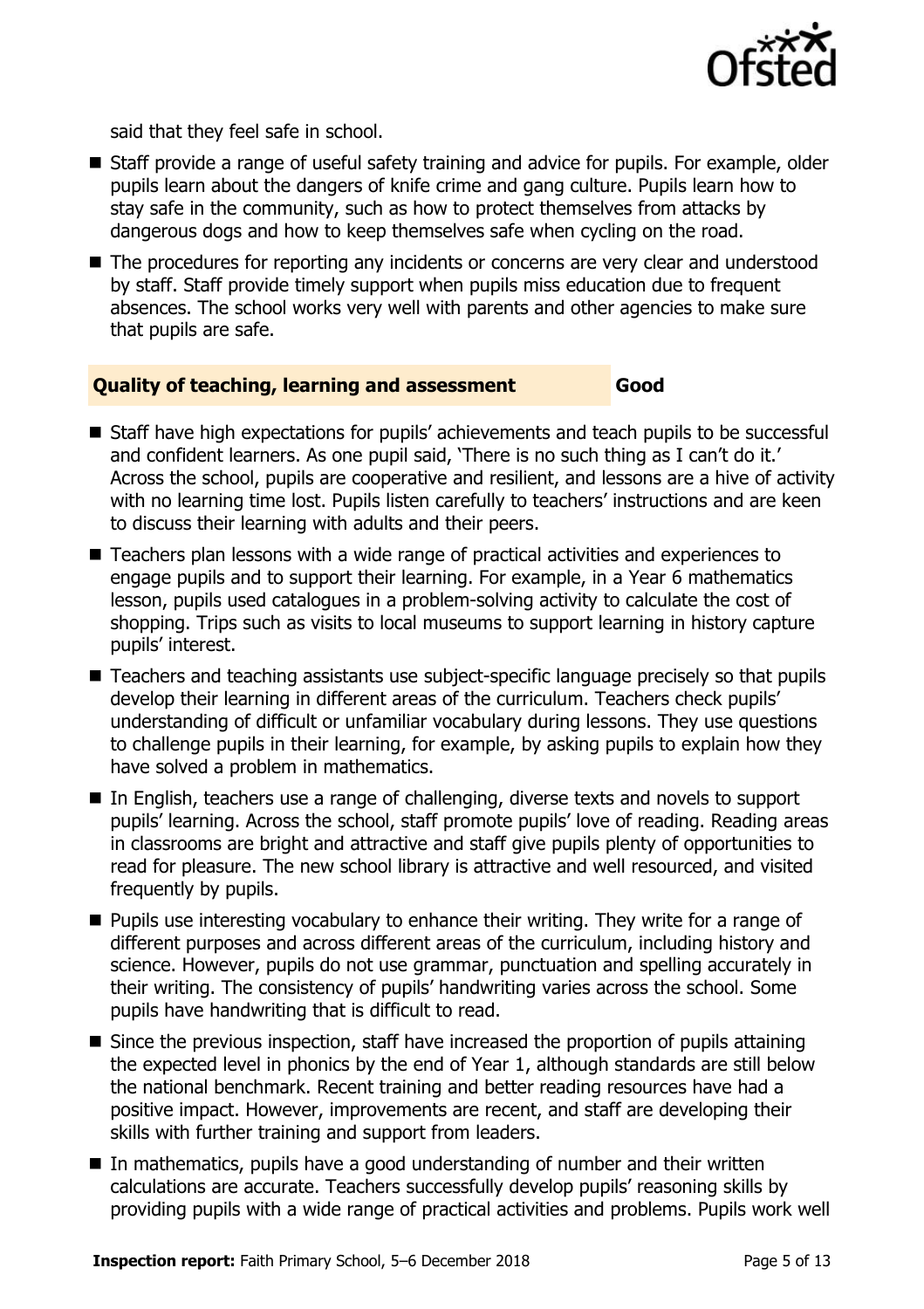

together to tackle challenging work and to explain their thinking. Teachers quickly address misconceptions and make sure that pupils are secure in their knowledge. The work that teachers set for pupils is very well matched to their learning needs. As a result of improvements in teaching mathematics, standards are rising rapidly.

- Teachers plan work very precisely for pupils with SEND. They identify pupils' barriers to learning and provide a range of equipment and tools to support pupils in their learning. For example, in classrooms, quiet workstations are provided to help some pupils to concentrate. Staff work closely together to ensure that the additional support that these pupils receive is having a positive impact on their progress. As a result of effective and precise teaching, planning and assessment, pupils with SEND make very good progress from their starting points.
- Disadvantaged pupils make good progress in their learning. Teachers plan support which matches their learning needs, including additional reading with adults and extra support in mathematics.
- Specialist music teachers develop pupils' skills in singing and playing an instrument. The school choir are linked with Liverpool Cathedral and perform to a high standard. During the inspection, they sang with confidence and skill. Pupils enjoy performing to an audience.

#### **Personal development, behaviour and welfare <b>COUNG COULTS** Outstanding

#### **Personal development and welfare**

- Staff's work to promote pupils' personal development and welfare is outstanding.
- Leaders provide a wide range of opportunities for pupils to develop as caring and considerate individuals who are keen to contribute to society. Through a wide range of leadership roles, pupils support others. For example, mathematics monitors plan and organise activities for pupils to develop their problem-solving skills. Pupil 'E-Cadets' deliver assemblies and lessons to their classmates about how to stay safe online.
- Staff, visitors and pupils plan a programme of lessons and assemblies which develop pupils' understanding of how to behave towards others. The local priest and minister teach pupils about values including respect, courage and generosity. Pupils learn to apply these values to the way they treat others.
- Leaders place a high priority on supporting pupils, including the most vulnerable. Staff provide a wide range of support for pupils' well-being, including for those with SEND. Additional support from other agencies and professionals is put in place when needed. Opportunities to develop pupils' resilience and well-being are built into the curriculum. For example, through philosophy lessons pupils share their feelings and concerns. Pupils described how they appreciate the opportunity to express their feelings through music lessons, including singing and playing instruments.
- Leaders have planned an aspirational curriculum which ensures that pupils have a wide range of experiences. Each half term, classes have trips and visits, including to museums and galleries in Liverpool and beyond.
- Leaders make sure that pupils lead healthy lives in school. An after-school healthy eating club develops pupils' understanding of nutrition. Pupils are encouraged to attend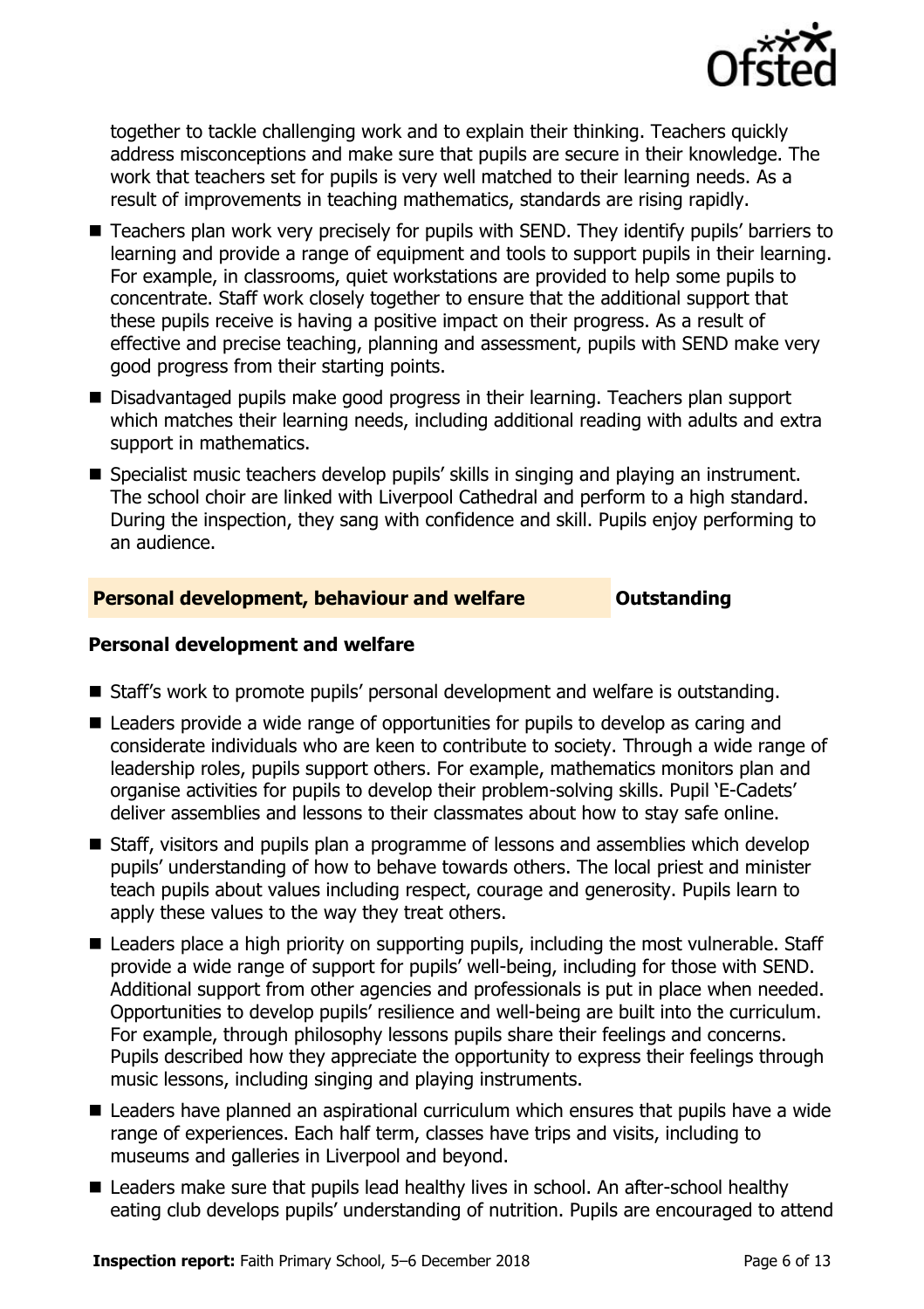

sports clubs and increase their physical activity. Pupils enjoy a wide range of sporting opportunities, including netball, gymnastics and football. Frequent inter-school competitions develop pupils' skills and confidence.

- The school's curriculum develops pupils' understanding of other cultures and religions. Pupils learn to value differences, including ethnicities, sexualities and disabilities. By learning about the lives of important people, such as Martin Luther King, pupils appreciate the importance of equality.
- **Pupils have an excellent understanding of the range of British values and how these** apply to their lives. For example, pupils have the opportunity to elect their peers to a wide range of pupil leadership roles.
- **Pupils are given frequent opportunities to develop their independence. Residential trips** encourage pupils to take part in team-building activities and to enjoy new experiences such as canoeing and climbing. This helps to develop pupils' confidence and prepare them well for their next stage of education.
- Staff plan a curriculum to precisely match the social needs of pupils with SEND. For example, at lunchtimes pupils have carefully planned support to develop their confidence and social awareness.
- Leaders plan transition to new classes and new schools very carefully. In the summer term, pupils meet their new teachers for a week of transition work. Staff work well with secondary schools to ensure that transition is successful. Some pupils make additional visits to their new schools, accompanied by members of staff, to allay any concerns or anxieties.

### **Behaviour**

- The behaviour of pupils is outstanding. Pupils are polite and welcoming to visitors and behave well in lessons and around school.
- In lessons, pupils work with concentration and enthusiasm. They listen respectfully to adults and their peers and no learning time is lost. Pupils skilfully support their peers with their learning and are keen to improve.
- Staff teach pupils to be resilient learners and not to give up when work is challenging. As one pupil said, 'Mistakes help us to learn.' Through a range of strategies, including partner working and using resources to support their learning, pupils persevere with their work. They are keen to achieve well.
- Leaders have developed a behaviour policy which addresses pupils' needs and prevents misbehaviour, including for pupils with SEND. Through whole-school events such as anti-bullying week and kindness day, pupils learn to respect and value others. Leaders' regular checks on behaviour incidents show that behaviour has improved significantly across the school. Pupils report that bullying does not happen. They understand the school's behaviour policy and are confident that staff deal quickly with any incidents. Staff, pupils and parents agree that pupils behave very well.
- **Pupils live out the school's Christian identity, generously helping others. For example,** pupils regularly organise charitable fundraising events for many charities including raising funds for a neighbouring special school. Pupil leaders take on responsibility for a wide range of activities, including running the library and delivering online safety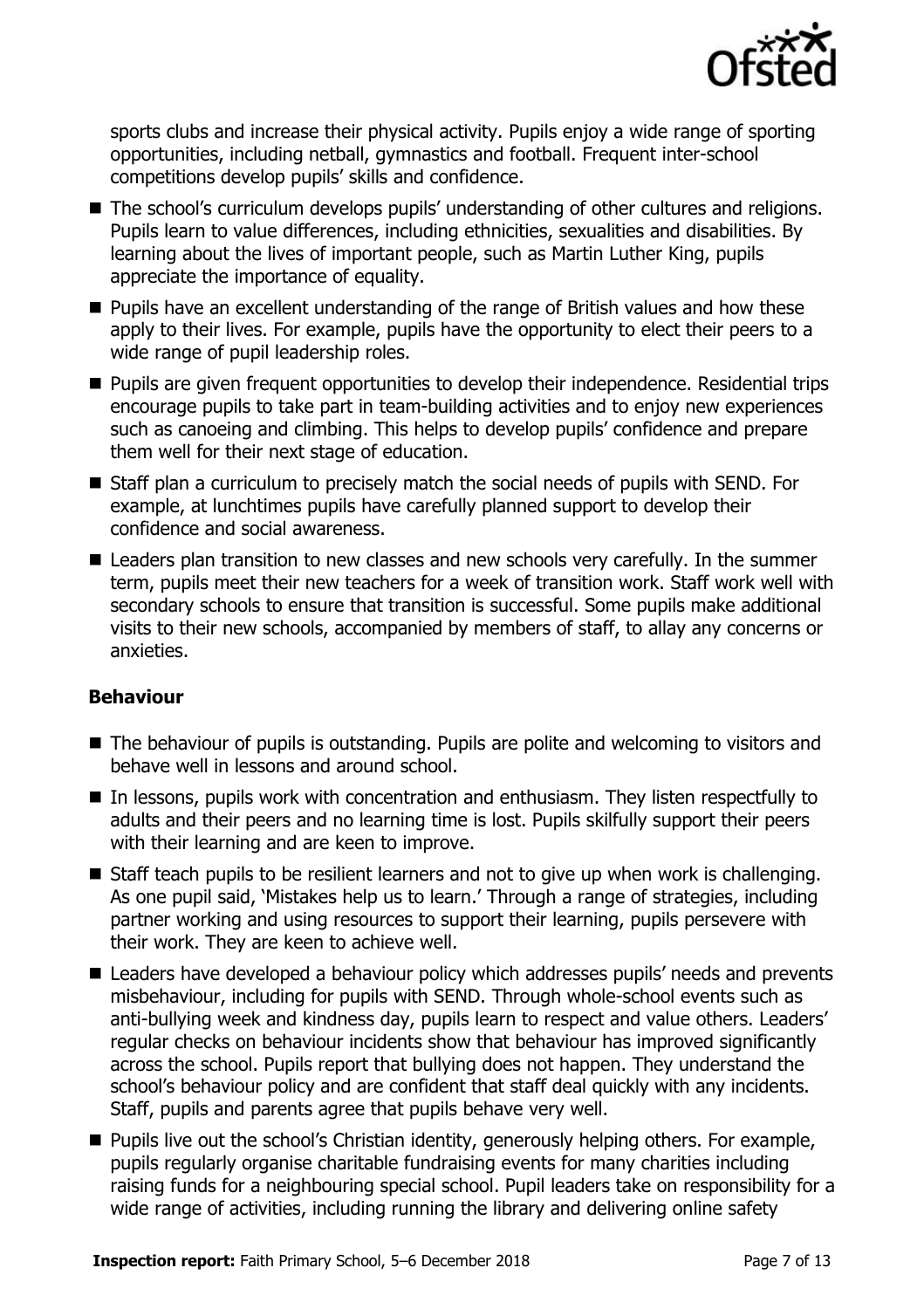

messages. Older pupils enjoy helping younger pupils at playtime.

■ Leaders have taken a wide range of steps to improve attendance and these have had a very positive impact. Pupils' attendance has risen to above national averages, including for disadvantaged pupils and pupils with SEND. High attendance is celebrated across the school. Pupils make a daily announcement over the school's tannoy system to share which classes have full attendance.

#### **Outcomes for pupils Good**

- Leaders have taken effective steps to improve pupils' achievements. Staff training and new appointments have had positive impact and standards are rising. Across the school, pupils make good progress in reading, writing and mathematics. By the end of Year 6, they leave school with attainment in line with national averages and are well prepared for their next stage in education.
- In mathematics, pupils develop confidence and accuracy in written calculations. Teachers provide pupils with plenty of opportunities for problem-solving and reasoning by applying their skills to real-life problems. For example, pupils learn how to read receipts and bank statements, and how to calculate costs when shopping.
- Leaders have taken a range of successful steps to raise the profile of reading. Across the school, pupils learn to read with confidence, fluency and understanding. Pupils value reading and read widely and for pleasure. Pupils' reading comprehension skills are developed well. Staff provide additional support to help pupils with lower starting points to catch up to their peers.
- Across the curriculum, pupils write for different purposes and use a range of interesting, ambitious vocabulary to make their writing more interesting to read. However, pupils do not use their grammar, punctuation and spelling skills with accuracy and consistency. The standard of pupils' handwriting is inconsistent across the school and not always good enough.
- $\blacksquare$  By the end of Year 1, pupils' attainment in phonics is below the national average, although pupils make good progress from their varied starting points. Teachers plan regular activities to develop pupils' phonics skills and to help them to catch up.
- $\blacksquare$  In key stage 1, pupils make good progress in reading, writing and mathematics. In the last year standards have risen sharply, particularly in mathematics. In reading and writing, pupils' attainment has improved, although the proportion of pupils reaching the expected standard is lower than for pupils nationally.
- $\blacksquare$  In reading, writing and mathematics, the progress of disadvantaged pupils is in line with other pupils in school and other pupils nationally. Leaders ensure that additional funding is used effectively to help this group of pupils to catch up.
- **Pupils with SEND make very good progress in their learning. This is because skilled** leaders keep a very careful check on provision to ensure that the learning activities that teachers plan precisely match the needs of these pupils. Teachers develop pupils' independence in their learning by providing pupils with a range of resources to develop their confidence and social skills.
- Leaders have placed a strong emphasis on developing pupils' skills in PE and on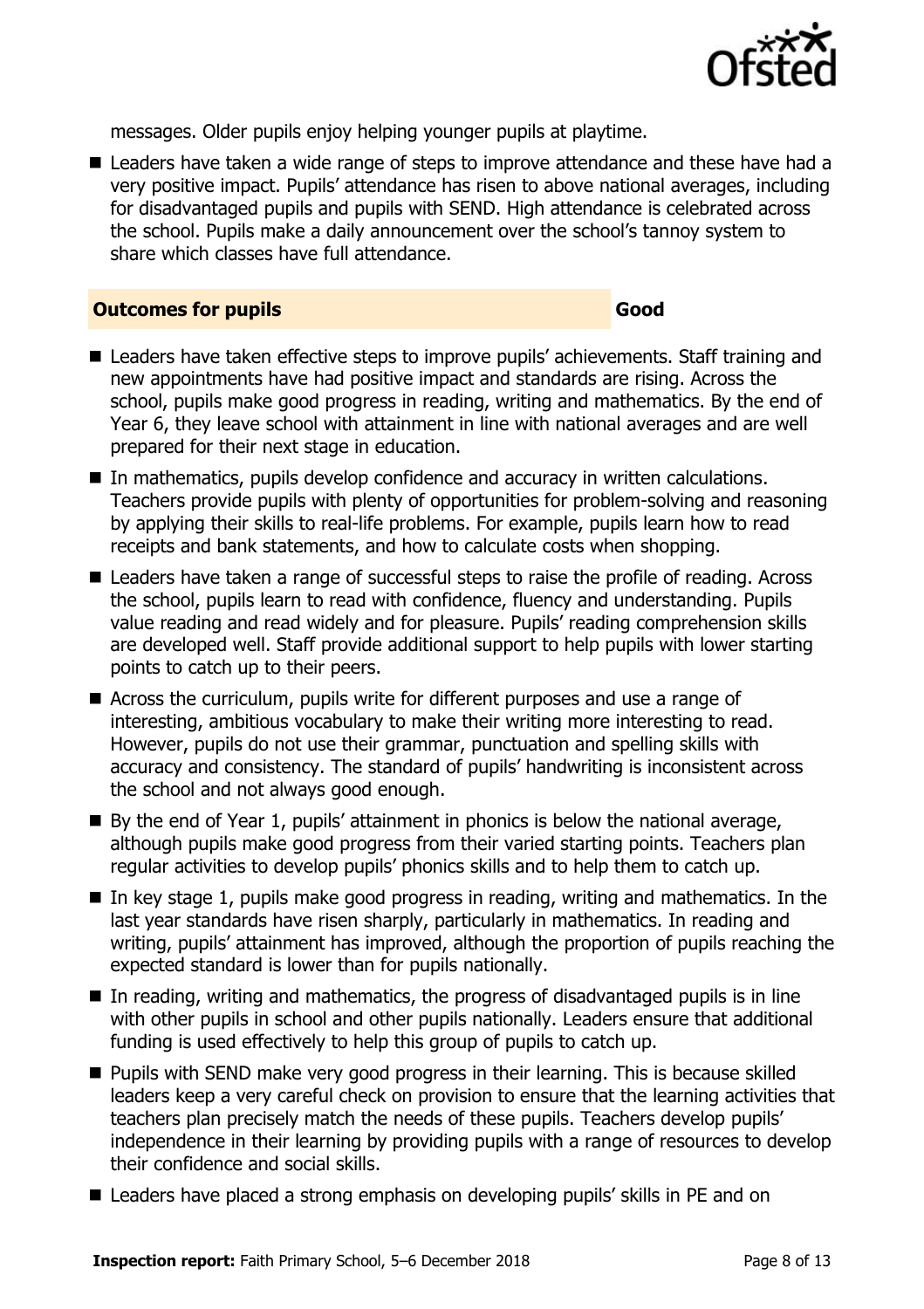

instilling in pupils a love of sport and exercise. Pupils take part in a wide range of sports and activities. They enjoy these opportunities and achieve well.

#### **Early years provision Good Good**

- $\blacksquare$  Most children join the early years with skills and knowledge that are below those typical for their age, particularly in mathematics, literacy, communication and language. As a result of well-planned learning opportunities, children make good progress through the Nursery and Reception classes. The proportion of children reaching a good level of development at the end of Reception has risen, although it is still below the national average.
- Each classroom is well resourced, and staff support children in their learning, modelling how to play. Staff have received training to improve the effectiveness of their interactions with children, such as using questioning to challenge children's thinking. The quality of these interactions is variable. Staff miss opportunities to develop children's thinking further and to help them make even better progress in their learning.
- Across the early years, staff provide a warm, safe and nurturing learning environment. Children behave well and play cooperatively. They listen to instructions from adults and play with sustained concentration. This is because staff plan activities that hold children's interest.
- **E** Leaders have improved the systems that they use to check children's learning. They use this information to plan activities which match children's learning needs. Staff share examples of children's learning with parents on a regular basis.
- Staff plan a range of activities and trips to broaden children's experiences and develop their knowledge and vocabulary. For example, children enjoyed taking part in a nature walk, collecting autumn leaves to use in their artwork.
- Staff plan regular opportunities for children to practise their phonics skills. Leaders have provided support for teachers and staff to improve the effectiveness of phonics teaching and this is starting to have an impact. Children develop confidence in reading and read for pleasure.
- In each classroom, staff provide activities for children to develop their fine motor skills and get ready to write. During the inspection, children in Nursery were collecting small pasta shapes with great concentration. Reception children were threading beads onto pipe cleaners with precision and care. Across the classrooms children write regularly, for example, making labels in the construction area, and writing shopping lists in the role play area.
- Teachers plan a range of additional support for children with SEND. For example, staff develop children's speech and language skills through small-group teaching sessions. Leaders make sure that this group of children get the early support that they need to make good progress in their learning. They work closely with parents and with other professionals.
- The early years leader works well with colleagues from other schools. For example, she attends assessment moderations to ensure that her measures of children's progress are accurate. Staff in the early years keep their skills and knowledge up to date through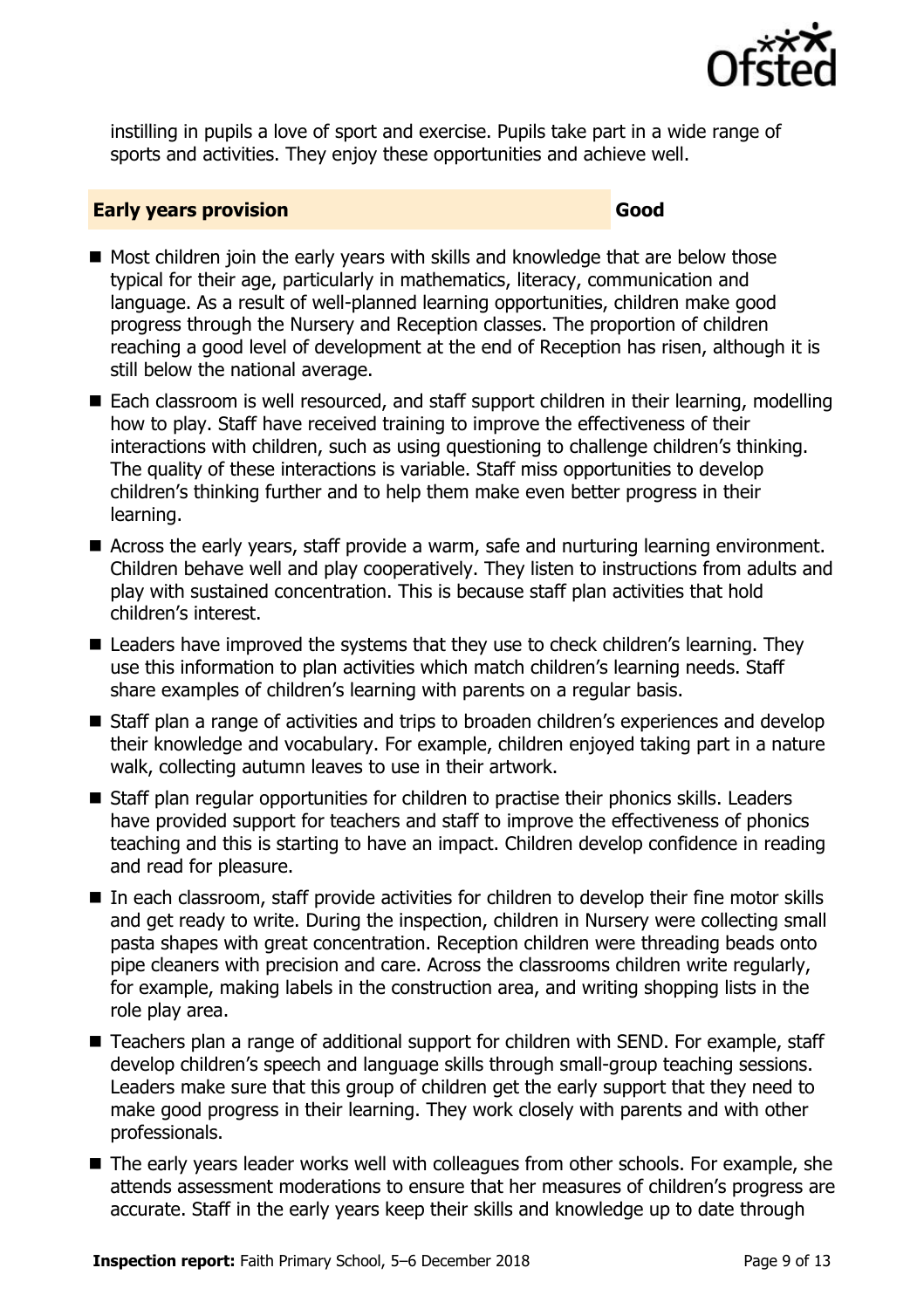

regular training provided by leaders.

- **E** Leaders communicate closely with parents, inviting them into school regularly and sharing children's learning electronically. Learning events and workshops are well attended by parents.
- The learning environments across the early years are safe and secure. Children collect and use equipment safely and move calmly around the classrooms. Adults supervise children well in the indoor and outdoor classrooms.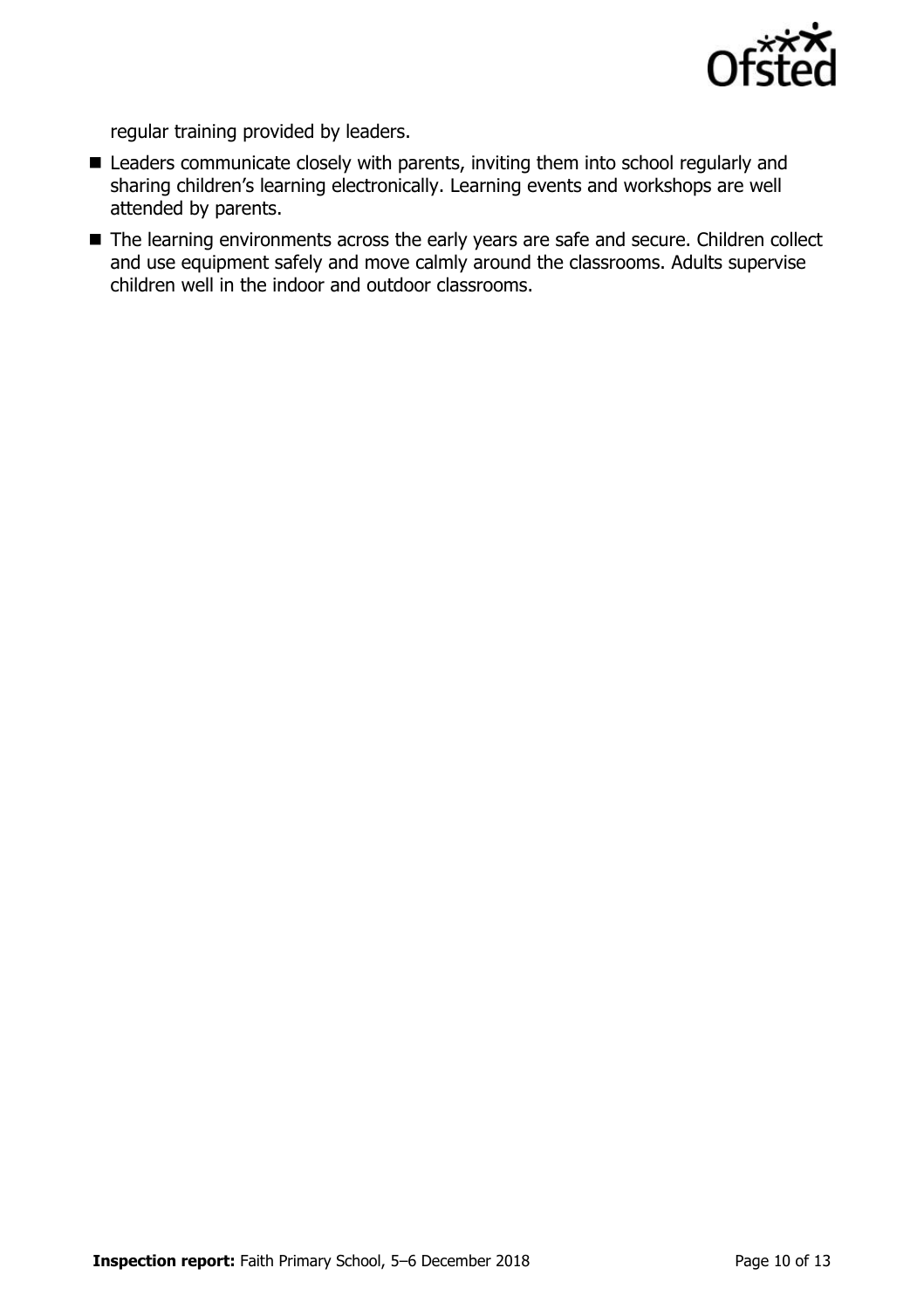

# **School details**

| Unique reference number | 134723    |
|-------------------------|-----------|
| Local authority         | Liverpool |
| Inspection number       | 10084075  |

This inspection was carried out under section 8 of the Education Act 2005. The inspection was also deemed a section 5 inspection under the same Act.

| Type of school                      | Primary                             |
|-------------------------------------|-------------------------------------|
| School category                     | Voluntary aided                     |
| Age range of pupils                 | 3 to 11                             |
| Gender of pupils                    | Mixed                               |
| Number of pupils on the school roll | 192                                 |
| Appropriate authority               | The governing body                  |
| Chair                               | Elaine Ayre                         |
| <b>Executive headteacher</b>        | Alan Williams                       |
| Telephone number                    | 0151 233 5092                       |
| Website                             | www.faithprimary.co.uk              |
| <b>Email address</b>                | a.williams@faithprimaryschool.co.uk |
| Date of previous inspection         | 6-7 April 2017                      |

### **Information about this school**

- An executive headteacher is currently leading the school. This is a long-term arrangement, made by the local authority and diocese. The head of school took up her position in May 2017. The assistant headteacher was appointed in October 2017. The executive headteacher was appointed in September 2018.
- Since the previous inspection, there have been significant changes to teaching staff. The governing body has been reorganised to include nine new foundations governors.
- The school has received external support to improve leadership, teaching, learning and assessment
- This is a smaller than average-sized primary school.
- $\blacksquare$  The proportion of disadvantaged pupils is above the national average.
- The proportion of pupils with SEND is above the national average.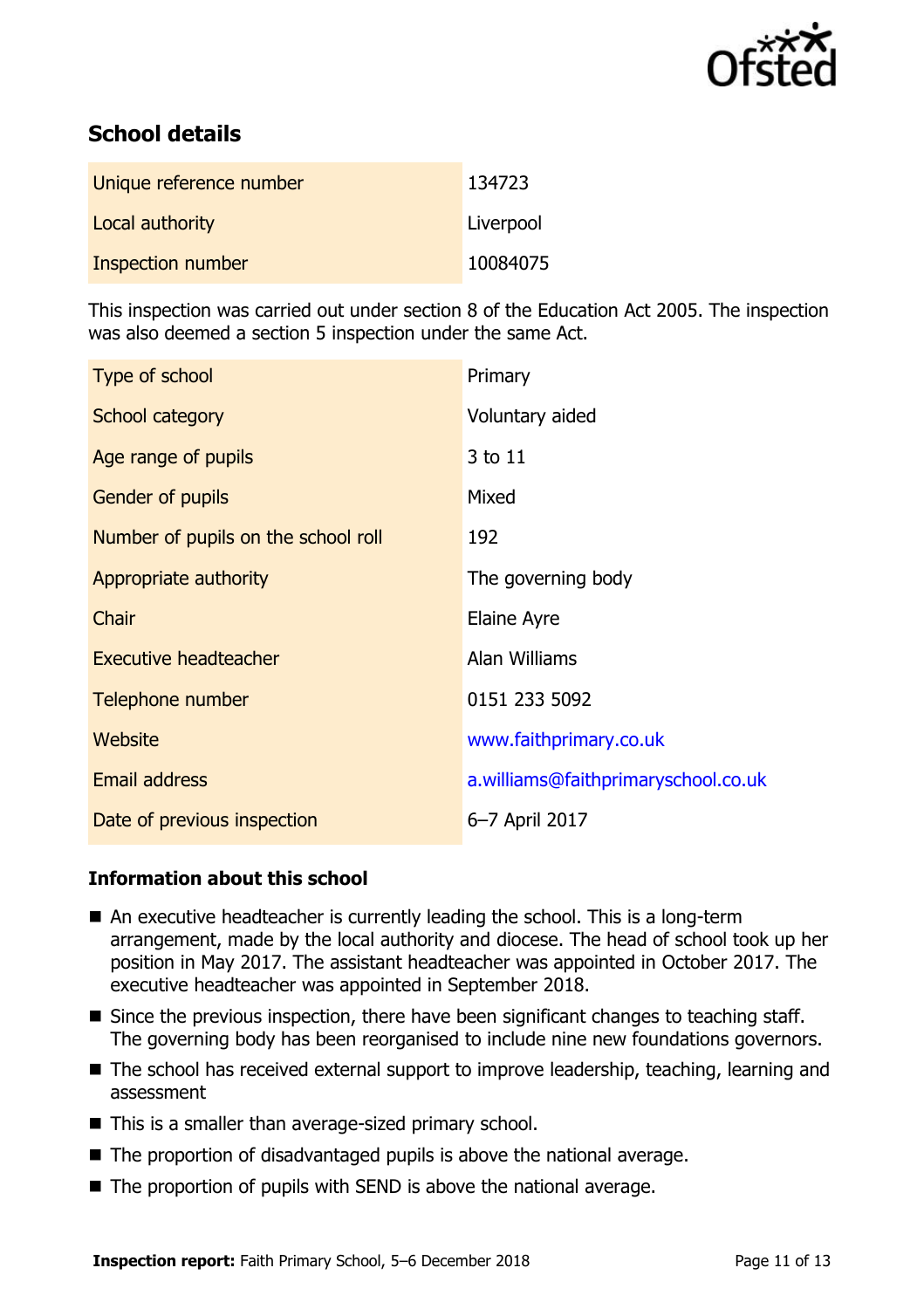

# **Information about this inspection**

- The inspectors observed teaching and learning in all classes. Some sessions were observed jointly with senior leaders.
- An inspector met with representatives of the governing body, including the chair of the governing body, and with representatives of the local authority.
- The inspectors met with the school council and talked with pupils in classes and around the school.
- An inspector listened to a small number of Year 2 and Year 6 pupils read.
- A range of pupils' books and progress records were scrutinised with the head of school.
- Inspectors spoke with a number of parents to seek their views and took into account the school's parental questionnaire.
- Inspectors met with groups of teachers, including newly qualified teachers and middle leaders.
- The inspectors scrutinised a variety of documentation, including the school's selfevaluation and development plan, minutes of governing body meetings and records relating to pupils' behaviour and attendance. A range of documentation regarding safeguarding was also scrutinised.

#### **Inspection team**

| Elizabeth Stevens, lead inspector | Her Majesty's Inspector |
|-----------------------------------|-------------------------|
| <b>Cole Andrew</b>                | <b>Ofsted Inspector</b> |
| Kathleen McArthur                 | Ofsted Inspector        |